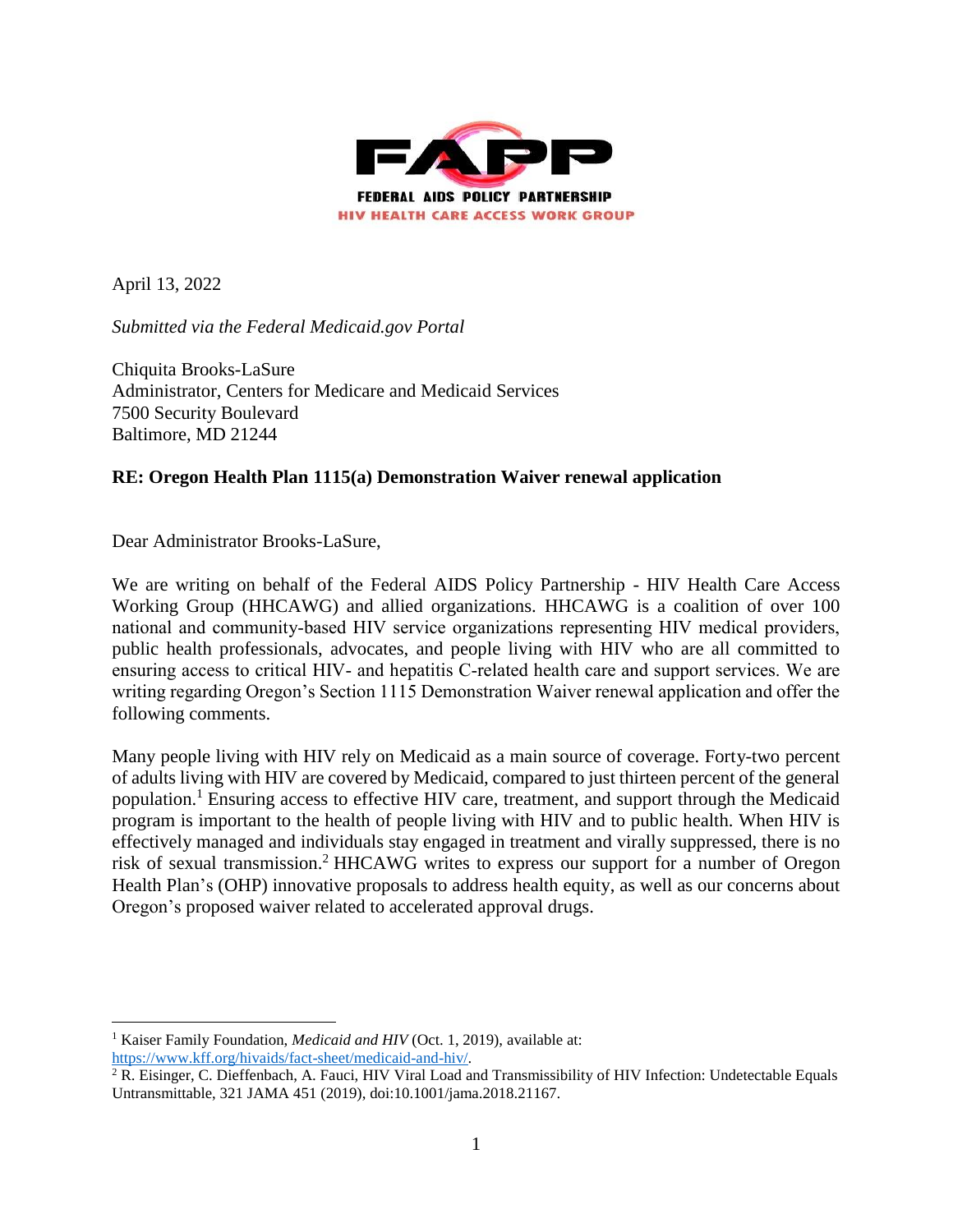# **1. CMS should approve Oregon's proposals to expand continuous enrollment**

We strongly support Oregon's commitment to achieving greater health equity, including through: (a) establishing two-year continuous enrollment for people ages six and up and (b) providing continuous enrollment for children until their sixth birthday.

# *a. CMS should approve Oregon's proposal to provide two-year continuous enrollment for people ages six and up*

We support Oregon's proposal to establish two-year continuous enrollment for people ages six and up. Continuous enrollment is a critical tool to ensure access to and continuity of care for people living with HIV. The 2022 National HIV/AIDS Strategy sets forth an ambitious goal of ending the HIV epidemic in the United States by 2030.<sup>3</sup> In order to achieve that goal, the Strategy calls for ensuring that people with HIV have adequate community and medical support. This includes ensuring that people living with HIV have access to consistent insurance coverage.

As stated in Oregon's proposal, inappropriate or untimely disenrollment may be the result of systemic barriers that disproportionately harm people and communities of color. Research supports that the challenges associated with Medicaid disenrollment disproportionately harm low-income people<sup>4</sup> and people living with disabilities,<sup>5</sup> as these groups are more likely to rely on Medicaid to receive care.

Black and Hispanic/Latinx adults are almost twice as likely as white adults to have income under 200% of the federal poverty level (FPL), thereby making them more likely to rely on Medicaid.<sup>6</sup> Importantly, Black and Hispanic/Latinx adults are also more likely to live with HIV.<sup>7</sup> In 2019, Black people comprised just 13.4% of the U.S. population but 40.3% of people living with HIV in the United States.<sup>8</sup> Hispanic and Latinx people accounted for 18.5% of the U.S. population but of 24.7% of people living with HIV in the United States.<sup>9</sup> Recognizing these intersecting disparities, we know that inappropriate disenrollment and churn harm low-income communities and communities of color that are already disproportionately impacted by HIV.

<sup>3</sup> National HIV/AIDS Strategy (2022-2025), available at:

[https://hivgov-prod-v3.s3.amazonaws.com/s3fs-public/NHAS-2022-2025.pdf.](https://hivgov-prod-v3.s3.amazonaws.com/s3fs-public/NHAS-2022-2025.pdf)

<sup>4</sup> R. Rudowitz, R. Garfield, & E. Hinton, *10 Things to Know about Medicaid: Setting the Facts Straight* (Mar. 6, 2019), available at:

[https://www.kff.org/medicaid/issue-brief/10-things-to-know-about-medicaid-setting-the-facts-straight/.](https://www.kff.org/medicaid/issue-brief/10-things-to-know-about-medicaid-setting-the-facts-straight/) 

<sup>5</sup> M. Musumeci & K. Orgera, *People with Disabilities Are At Risk of Losing Medicaid Coverage Without the ACA Expansion* (Nov. 2, 2020), available at:

[https://www.kff.org/medicaid/issue-brief/people-with-disabilities-are-at-risk-of-losing-medicaid-coverage-without](https://www.kff.org/medicaid/issue-brief/people-with-disabilities-are-at-risk-of-losing-medicaid-coverage-without-the-aca-expansion/)[the-aca-expansion/.](https://www.kff.org/medicaid/issue-brief/people-with-disabilities-are-at-risk-of-losing-medicaid-coverage-without-the-aca-expansion/) 

<sup>6</sup> Jesse C. Baumgartner, et al., *Racial and Ethnic Inequities in Health Care Coverage and Access, 2013–2019* (Jun. 9, 2021), available at: [https://www.commonwealthfund.org/publications/issue-briefs/2021/jun/racial-ethnic](https://www.commonwealthfund.org/publications/issue-briefs/2021/jun/racial-ethnic-inequities-health-care-coverage-access-2013-2019)[inequities-health-care-coverage-access-2013-2019.](https://www.commonwealthfund.org/publications/issue-briefs/2021/jun/racial-ethnic-inequities-health-care-coverage-access-2013-2019)

<sup>7</sup> HIV.gov, *What is the Impact of HIV on Racial and Ethnic Minorities in the U.S.?* (2022), available at: [https://www.hiv.gov/hiv-basics/overview/data-and-trends/impact-on-racial-and-ethnic-minorities.](https://www.hiv.gov/hiv-basics/overview/data-and-trends/impact-on-racial-and-ethnic-minorities) 8 *Id.*

<sup>9</sup> *Id.*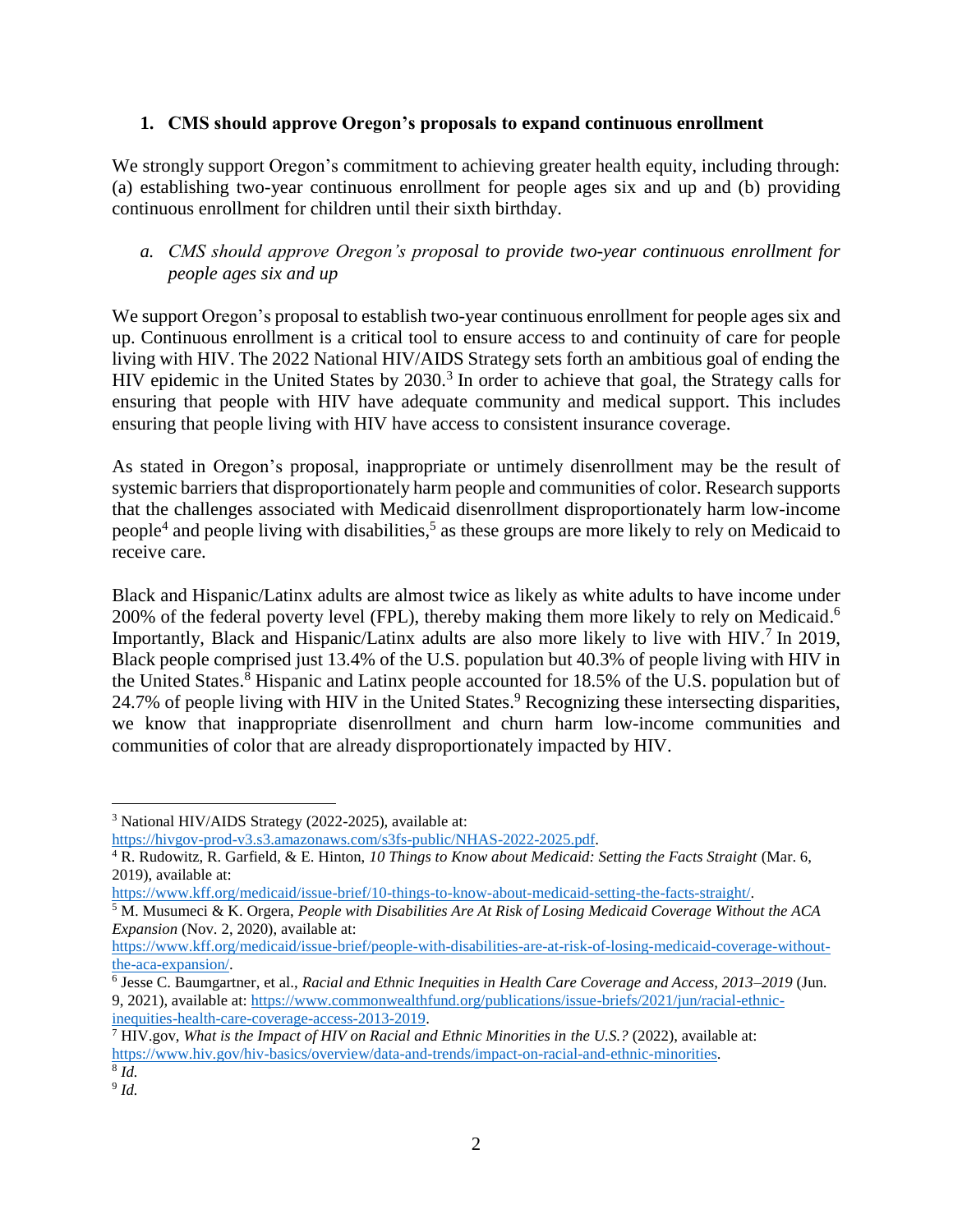Minimizing coverage gaps, including through the implementation of continuous enrollment provisions, improves the health outcomes for people living with HIV. Oregon's own data shows that continuous enrollment helps stabilize coverage and prevent coverage gaps. In the first two years of the pandemic, federal guidelines required states to provide continuous enrollment as a precondition to receive enhanced federal Medicaid. <sup>10</sup> According to their waiver, Oregon's uninsured rate dropped from 6% to 4.6%, and the uninsured rate for Black Oregonians dropped from 8% to 5% during years 2019-2021. Ultimately, Oregon's proposal to provide continuous coverage has the opportunity to lessen churn and improve the health outcomes for people living with HIV.

i. Continuous enrollment improves the health outcome for people living with HIV

The lack of continuous enrollment can result in the temporary loss of Medicaid coverage, also known as "churn." Churn is when enrollees disenroll and then reenroll in Medicaid in a short period of time. Churn typically happens amongst Medicaid enrollees who have fluctuating income levels. Because these individuals' income levels may intermittently fall above or below the Medicaid eligibility line, they face repeated disruptions in care. Research shows that churn is associated with negative health outcomes.<sup>11</sup> Adults who lose Medicaid coverage are more likely to defer medical care, lessening their use of preventive and primary care services, and to have more emergency room visits.<sup>12</sup>

Reducing Medicaid churn is especially important for people living with HIV, among whom Medicaid is the largest source of health.<sup>13</sup> When Medicaid coverage is disrupted, patients lose access to vital treatment. People living with HIV usually take daily medication called antiretroviral therapy  $(ART)$ .<sup>14</sup> When ART is taken as prescribed, it can suppress viral load, prevent disease progression, and reduce the risk of transmission. ART non-persistence – defined by not taking ART for at least two days – has precarious effects on health, including higher mortality and

<sup>13</sup> Kaiser Family Foundation, *Medicaid and HIV* (Oct. 1, 2019), available at: [https://www.kff.org/hivaids/fact-sheet/medicaid-and-hiv/.](https://www.kff.org/hivaids/fact-sheet/medicaid-and-hiv/)

<sup>10</sup> Kaiser Family Foundation, *States Are Planning for the End of the Continuous Enrollment Requirement in Medicaid After the COVID-19 Public Health Emergency Expires, But Many Have Not Made Key Decisions* (Mar. 16, 2022), available at:

[https://www.kff.org/medicaid/press-release/states-are-planning-for-the-end-of-the-continuous-enrollment](https://www.kff.org/medicaid/press-release/states-are-planning-for-the-end-of-the-continuous-enrollment-requirement-in-medicaid-after-the-covid-19-public-health-emergency-expires-but-many-have-not-made-key-decisions/)[requirement-in-medicaid-after-the-covid-19-public-health-emergency-expires-but-many-have-not-made-key](https://www.kff.org/medicaid/press-release/states-are-planning-for-the-end-of-the-continuous-enrollment-requirement-in-medicaid-after-the-covid-19-public-health-emergency-expires-but-many-have-not-made-key-decisions/)[decisions/.](https://www.kff.org/medicaid/press-release/states-are-planning-for-the-end-of-the-continuous-enrollment-requirement-in-medicaid-after-the-covid-19-public-health-emergency-expires-but-many-have-not-made-key-decisions/)

<sup>11</sup> Bradley Corralo, et al., Kaiser Family Foundation, *Medicaid Enrollment Churn and Implications for Continuous Coverage Policies* (Dec. 14. 2021), available at:

[https://www.kff.org/medicaid/issue-brief/medicaid-enrollment-churn-and-implications-for-continuous-coverage](https://www.kff.org/medicaid/issue-brief/medicaid-enrollment-churn-and-implications-for-continuous-coverage-policies/)[policies/.](https://www.kff.org/medicaid/issue-brief/medicaid-enrollment-churn-and-implications-for-continuous-coverage-policies/)

<sup>12</sup> S. Sugar, et al., Assistant Secretary for Planning and Evaluation Office of Health Policy, *Medicaid Churning and Continuity of Care: Evidence and Policy Considerations Before and After the COVID-19 Pandemic* (Apr. 12, 2021), available at:

[https://aspe.hhs.gov/sites/default/files/private/pdf/265366/medicaid-churning-ib.pdf.](https://aspe.hhs.gov/sites/default/files/private/pdf/265366/medicaid-churning-ib.pdf)

<sup>&</sup>lt;sup>14</sup> Centers for Disease Control and Prevention, *What is HIV Treatment?* (2021), available at: [https://www.cdc.gov/hiv/basics/livingwithhiv/treatment.html.](https://www.cdc.gov/hiv/basics/livingwithhiv/treatment.html)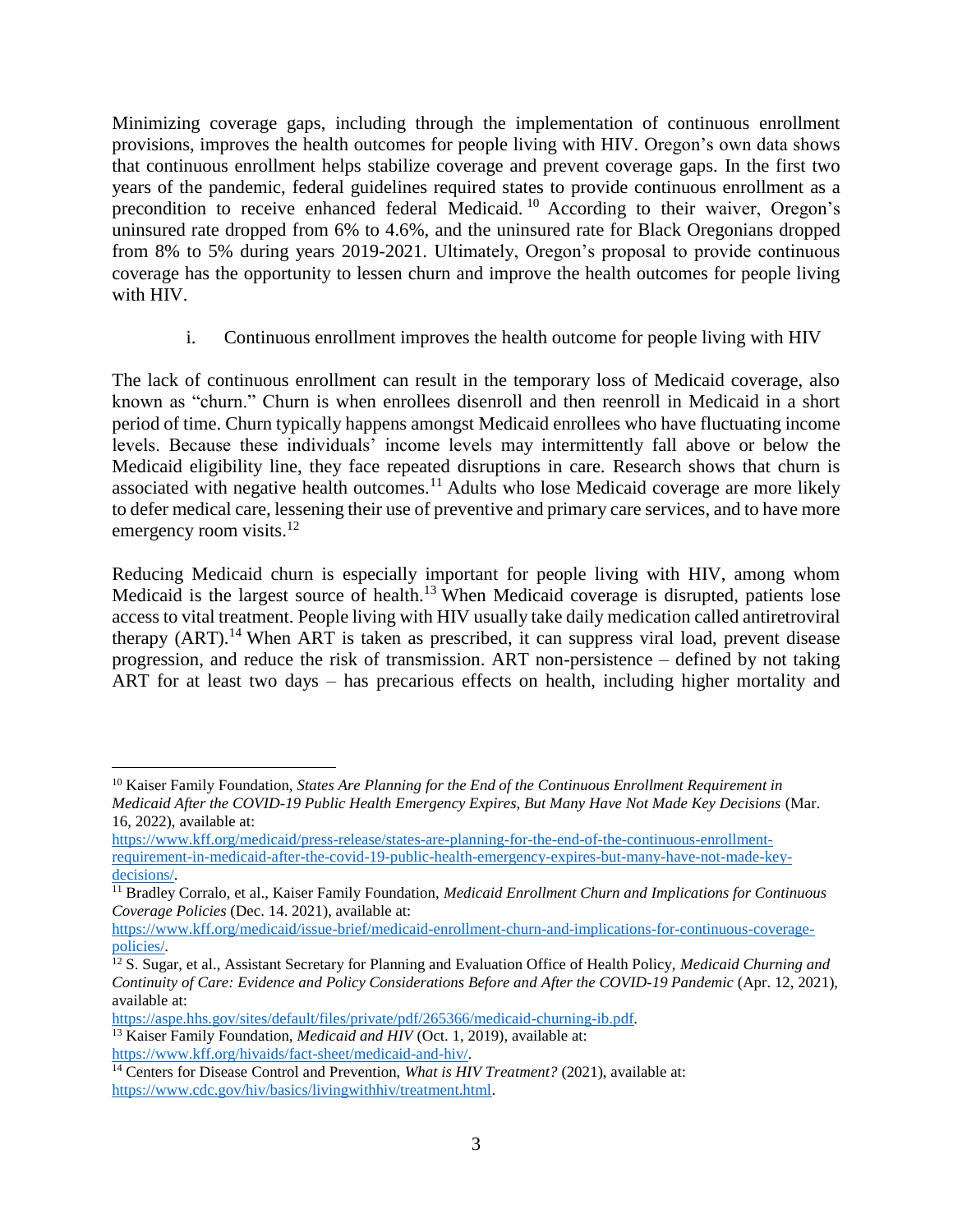morbidity rates.<sup>15</sup> Low-income people who lose their coverage are more likely to miss their doctor appointments and dosages. <sup>16</sup> Lack of insurance coverage has been associated with failure to achieve virus suppression while stable insurance coverage has been associated with consistent ART use. $17$ 

Furthermore, deferring regular medical care is especially detrimental for people living with HIV. People living with HIV benefit from a continuity of care, usually made possible by seeing providers with whom they have established relationships. The continuity of care and strong patient-provider relationships increase the likelihood of medication adherence and timely treatment of common HIV-related comorbidities.<sup>18</sup> Therefore, unnecessary loss of coverage is detrimental to the health outcomes of people living with HIV.

ii. Gaps in Medicaid coverage hinder the implementation of safe and effective prevention interventions for people at risk for HIV

Not only does churn negatively impact the health outcomes of people living with HIV, but it also negatively impacts access to prevention for people at risk for HIV. One of the best ways to prevent HIV for people at high risk for HIV is using pre-exposure prophylaxis (PrEP), medication that is highly effective in preventing HIV acquisition.<sup>19</sup> When used as prescribed, PrEP reduces the risk of contracting HIV from sex by about 99%.<sup>20</sup> In 2019, the U.S. Preventive Services Task Force (USPSTF) found that PrEP's role in decreasing the risk of HIV infection in persons at risk of HIV infection was a substantial benefit.<sup>21</sup> As a result, Medicaid expansion plans and most private health plans are required to cover PrEP without additional cost sharing.<sup>22</sup> Unfortunately, despite its high effectiveness, PrEP use is less common in communities that can most benefit from PrEP, such as communities of color and transgender communities.<sup>23</sup> A key barrier that prevents people from

<sup>15</sup> Marya Gwadz, et al., *Stopping, Starting, and Sustaining HIV Antiretroviral Therapy: a Mixed-Methods Exploration Among African American/Black and Latino Long-Term Survivors of HIV in an Urban Context*, BMC Public Health (2021).

<sup>16</sup> Anne K. Monroe, et al., *Factors Associated With Gaps in Medicaid Enrollment Among People With HIV and the Effect of Gaps in Viral Suppression*, JAIDS Journal of Acquired Immune Deficiency Syndromes, Aug. 1, 2018, at 413-420.

<sup>17</sup> *Id.*

<sup>18</sup> C. Chu & P. Selwyn, *An Epidemic in Evolution: The Need for New Models of HIV Care in the Chronic Disease Era*, Journal of Urban Health: Bulletin of the New York Academy of Medicine, Vol. 88, No. 3, available at: [doi:10.1007/s11524-011-9552-y.](doi:10.1007/s11524-011-9552-y)

<sup>&</sup>lt;sup>19</sup> Centers for Disease Control and Prevention, *How effective is PrEP?*, available at: [https://www.cdc.gov/hiv/basics/prep/prep-effectiveness.html.](https://www.cdc.gov/hiv/basics/prep/prep-effectiveness.html)

 $\overline{^{20}$  *Id.* 

<sup>21</sup> U.S. Preventive Services Task Force, *Prevention of Human Immunodeficiency Virus (HIV) Infection: Preexposure Prophylaxis* (Jun. 11, 2019), available at:

[https://www.uspreventiveservicestaskforce.org/uspstf/document/RecommendationStatementFinal/prevention-of](https://www.uspreventiveservicestaskforce.org/uspstf/document/RecommendationStatementFinal/prevention-of-human-immunodeficiency-virus-hiv-infection-pre-exposure-prophylaxis)[human-immunodeficiency-virus-hiv-infection-pre-exposure-prophylaxis.](https://www.uspreventiveservicestaskforce.org/uspstf/document/RecommendationStatementFinal/prevention-of-human-immunodeficiency-virus-hiv-infection-pre-exposure-prophylaxis)

<sup>&</sup>lt;sup>22</sup> Centers for Disease Control and Prevention, *PrEP for HIV Prevention in the U.S.*, available at: [https://www.cdc.gov/nchhstp/newsroom/fact-sheets/hiv/PrEP-for-hiv-prevention-in-the-US-factsheet.html.](https://www.cdc.gov/nchhstp/newsroom/fact-sheets/hiv/PrEP-for-hiv-prevention-in-the-US-factsheet.html)

<sup>&</sup>lt;sup>23</sup> Pedro Botti Carneiro, et al., *Demographic, Clinical Guideline Criteria, Medicaid Expansion and State of Residency: A Multilevel Analysis of Prep Use On A Large US Sample*, BMJ Open (2021), available at: [https://bmjopen.bmj.com/content/bmjopen/12/2/e055487.full.pdf.](https://bmjopen.bmj.com/content/bmjopen/12/2/e055487.full.pdf)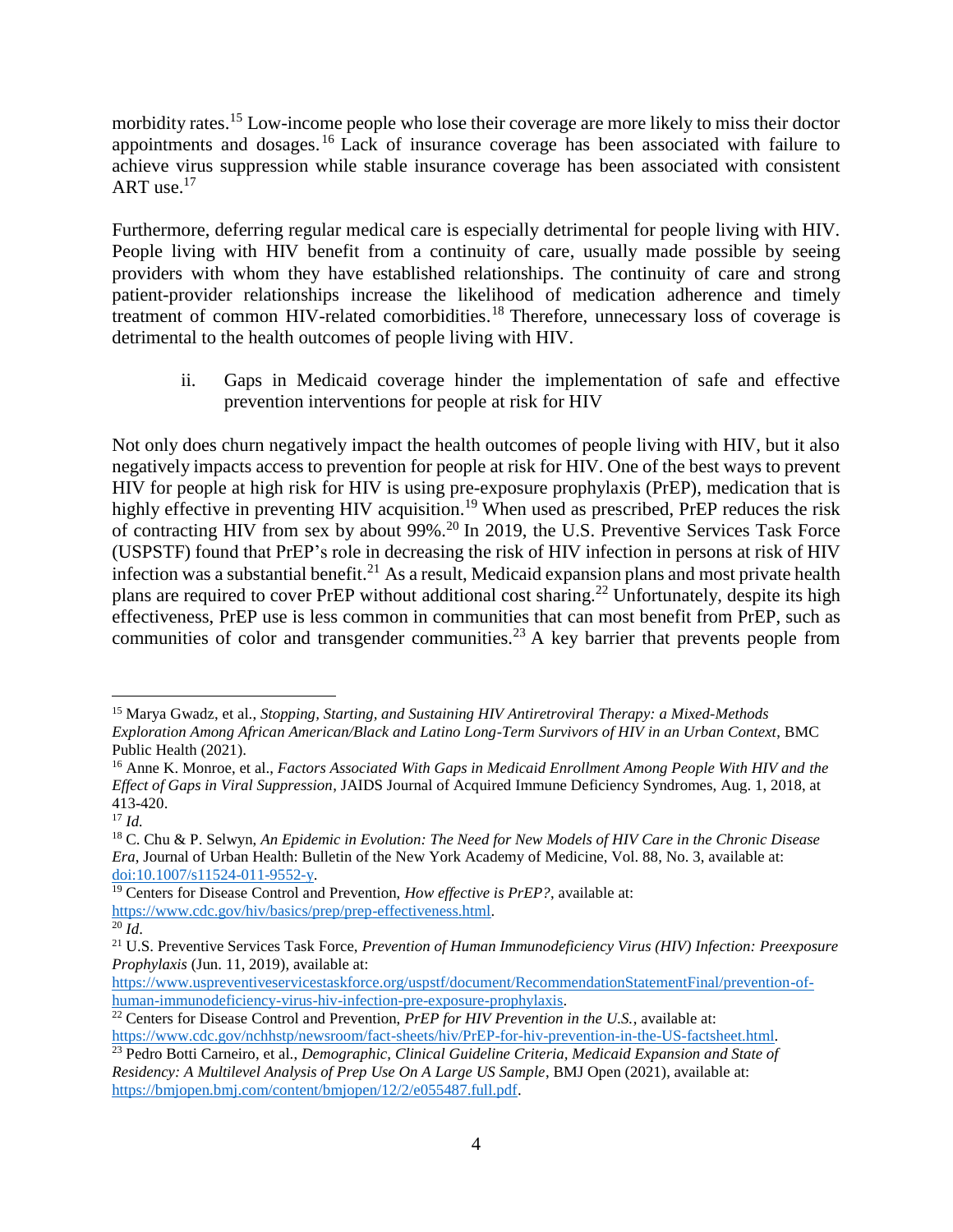taking PrEP is lack of insurance coverage. <sup>24</sup> Moreover, for PrEP to be maximally effective, patients must adhere to the PrEP regimen schedule.<sup>25</sup> With gaps in coverage due to churn, people may not be able to afford PrEP or may discontinue their regimen, placing them at increased risk of acquiring HIV. Therefore, to ensure appropriate access to PrEP, it is important that Oregon be able to offer continuous enrollment to its members.

### *b. CMS should approve Oregon's proposal to provide continuous enrollment for children until their sixth birthday*

We also support unlimited continuous enrollment for children until their sixth birthday. Like adults, Medicaid enables children from low-income families to maintain life-saving medical coverage. Continuous enrollment for children helps improve their health status and wellbeing in the short and long term, including children living with HIV and other chronic conditions. It allows children to develop a relationship with their primary care provider at a young age, which is especially important for children living with a disability and children living with chronic illnesses.<sup>26</sup> Children with consistent coverage are less likely to skip annual physicals and routine preventive visits, which helps the providers detect serious illness early.<sup>27</sup> Medicaid coverage is also associated with decreased avoidable hospitalizations and child mortality.<sup>28</sup>

On the other hand, children with disruptions to their coverage are more likely to have delayed care and unmet medical needs. Disruption in coverage can have long lasting effects on the health outcomes of children, <sup>29</sup> and parents and caregivers may incur expensive medical bills if an emergency arises.<sup>30</sup> Continuous enrollment in children promotes health equity by limiting gaps in coverage and improve the lives of both children and their families.

 $\overline{a}$ <sup>24</sup> L. Garrison & J. Harberer, *Pre-exposure Prophylaxis Uptake, Adherence, and Persistence: A Narrative Review of Interventions in the U.S.*, American Journal of Preventative Medicine (2021), available at: [https://doi.org/10.1016/j.amepre.2021.04.036.](https://doi.org/10.1016/j.amepre.2021.04.036)

<sup>25</sup> Ya-Lin A. Huang, et al., *Persistence with Human Immunodeficiency Virus Pre-exposure Prophylaxis in the United States, 2012–2017* (2022), Clinical Infectious Disease, available at: [https://DOI: 10.1093/cid/ciaa037.](doi:%2010.1093/cid/ciaa037)

<sup>26</sup> Community Catalyst New England Alliance for Children's Health, *Beyond Enrollment:*

*Ensuring Stable Coverage for Children in Medicaid and CHIP* (2013), available at:

[http://neach.communitycatalyst.org/issue/connecting/asset/Childrens-Insurance-Churn-8-12-13.pdf.](http://neach.communitycatalyst.org/issue/connecting/asset/Childrens-Insurance-Churn-8-12-13.pdf)   $^{27}$   $\tilde{I}$ *d*.

<sup>28</sup> J. Paradise, *The Impact of the Children's Health Insurance Program (CHIP): What Does the Research Tell Us?*, Kaiser Family Foundation (2014), available at:

[https://www.kff.org/medicaid/issue-brief/the-impact-of-the-childrens-health-insurance-program-chip-what-does-the](https://www.kff.org/medicaid/issue-brief/the-impact-of-the-childrens-health-insurance-program-chip-what-does-the-research-tell-us/)[research-tell-us/.](https://www.kff.org/medicaid/issue-brief/the-impact-of-the-childrens-health-insurance-program-chip-what-does-the-research-tell-us/) 

<sup>&</sup>lt;sup>29</sup> Tricia Brooks & Allexa Gardner, *Continuous Coverage in Medicaid and CHIP*, Georgetown University Health Policy Institute Center for Children and Families (2021), available at:

[https://ccf.georgetown.edu/wp-content/uploads/2021/07/Continuous-Coverage-Medicaid-CHIP-final.pdf.](https://ccf.georgetown.edu/wp-content/uploads/2021/07/Continuous-Coverage-Medicaid-CHIP-final.pdf)

<sup>30</sup> Community Catalyst New England Alliance for Children's Health, *Beyond Enrollment: Ensuring Stable Coverage for Children in Medicaid and CHIP* (2013), available at: [http://neach.communitycatalyst.org/issue/connecting/asset/Childrens-Insurance-Churn-8-12-13.pdf.](http://neach.communitycatalyst.org/issue/connecting/asset/Childrens-Insurance-Churn-8-12-13.pdf)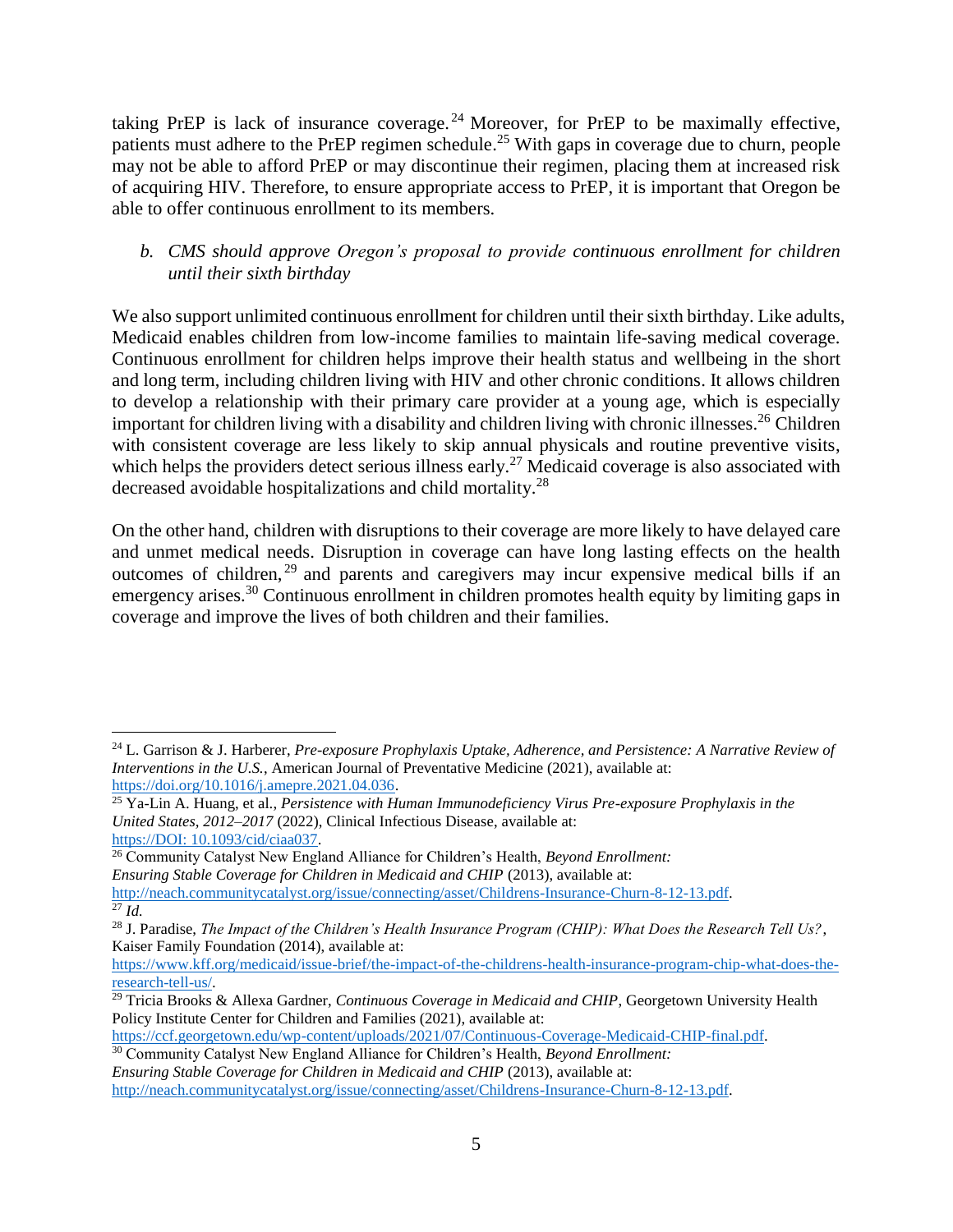#### **2. CMS should approve Oregon's proposal to provide pre-release coverage to people in carceral settings**

We support Oregon's proposal to extend Medicaid coverage to individuals in prison and jail prerelease. Specifically, Oregon proposes extending full access to Medicaid benefits to all youth otherwise eligible for Medicaid in county or local juvenile detention facilities throughout the duration of their involvement; full benefits and Coordinated Care Organization (CCO) enrollment for OHP members in jail or a local correction facility, including those awaiting adjudication; and limited benefits and CCO enrollment and transition services 90 days pre-release for OHP members in prison.

Health insurance coverage is a critical resource for justice-involved individuals living with HIV. Individuals in carceral settings are 5 to 7 times more likely to have HIV than the general population.<sup>31</sup> Many people learn of their HIV diagnosis for the first time while they are in prison or jail.<sup>32</sup> Furthermore, HIV infection in carceral settings reflects the same racial disparities that we see both in the HIV epidemic more broadly and in the criminal justice system; Black men who are incarcerated are 5 times more likely to be diagnosed with HIV that white men who are incarcerated. <sup>33</sup> Unfortunately, access to HIV care post-release is often inadequate because of poor linkage to care, resulting in poor health outcomes over time. $34$ 

Appropriate access to care during and following incarceration, especially in the initial weeks and months following release, is crucial. People are in a period of significant transition and the likelihood of disruption is high. Despite Medicaid being, as explained by the Department's Assistant Secretary for Planning and Evaluation (ASPE) "a key source of coverage for this high needs, high risk population, facilitating access to much needed physical and behavioral health services,"<sup>35</sup> justice-involved individuals face complex barriers to accessing care upon release. Medicaid enrollment and coverage reinstatement delays, difficulties establishing care, and challenges relaying medical histories are common. Health risks are further exacerbated by difficulties meeting basic health-related social needs, such as housing. Research shows that newlyreleased individuals with HIV present to emergency rooms in far higher numbers than the general population, for reasons that may be preventable through outpatient care.<sup>36</sup>

Extending Medicaid coverage to incarcerated individuals prior to release has the potential to improve continuity of care post-release by: allowing for the resolution of administrative issues

<sup>31</sup> *Prisons and Jail*, The Center for HIV Law and Policy, [https://www.hivlawandpolicy.org/issues/prisons-and-jails.](https://www.hivlawandpolicy.org/issues/prisons-and-jails) <sup>32</sup> *Id*.

<sup>33</sup> Shufang Sun, Natasha Crooks, Rebecca Kemnitz & Ryan P. Westergaard, Re-entry experiences of Black men living with HIV/AIDS after release from prison: Intersectionality and implications for care, 211 Social Science & Medicine 78 (2018), doi: 10.1016/j.socscimed.2018.06.003.

<sup>34</sup> Benjamin Ammon, et al., *HIV Care After Jail: Low Rates of Engagement in a Vulnerable Population*, 95 J of Urban Health 488 (2018), doi:10.1007/s11524-018-0231-0; David Alain Wohl & David Loren Rosen, *Inadequate HIV care after incarceration: case closed*, 5 The Lancet E64 (2018), doi:10.1016/s2352-3018(17)30210-2.

<sup>&</sup>lt;sup>35</sup> Jhamirah Howard, et al., ASPE Issue Brief: The Importance of Medicaid Coverage for Criminal Justice Involved Individuals Reentering Their Communities, 6 (2016),

https://aspe.hhs.gov/sites/default/files/migrated\_legacy\_files//146076/MedicaidJustice.pdf. <sup>36</sup> Alfredo G. Puing, Xilong Li, Josiah Rich & Ank E. Nihawan, *Emergency department utilization by people living with HIV released from jail in the US South*, 8 Health & Justice (2020), doi:10.1186/s40352-020-00118-2.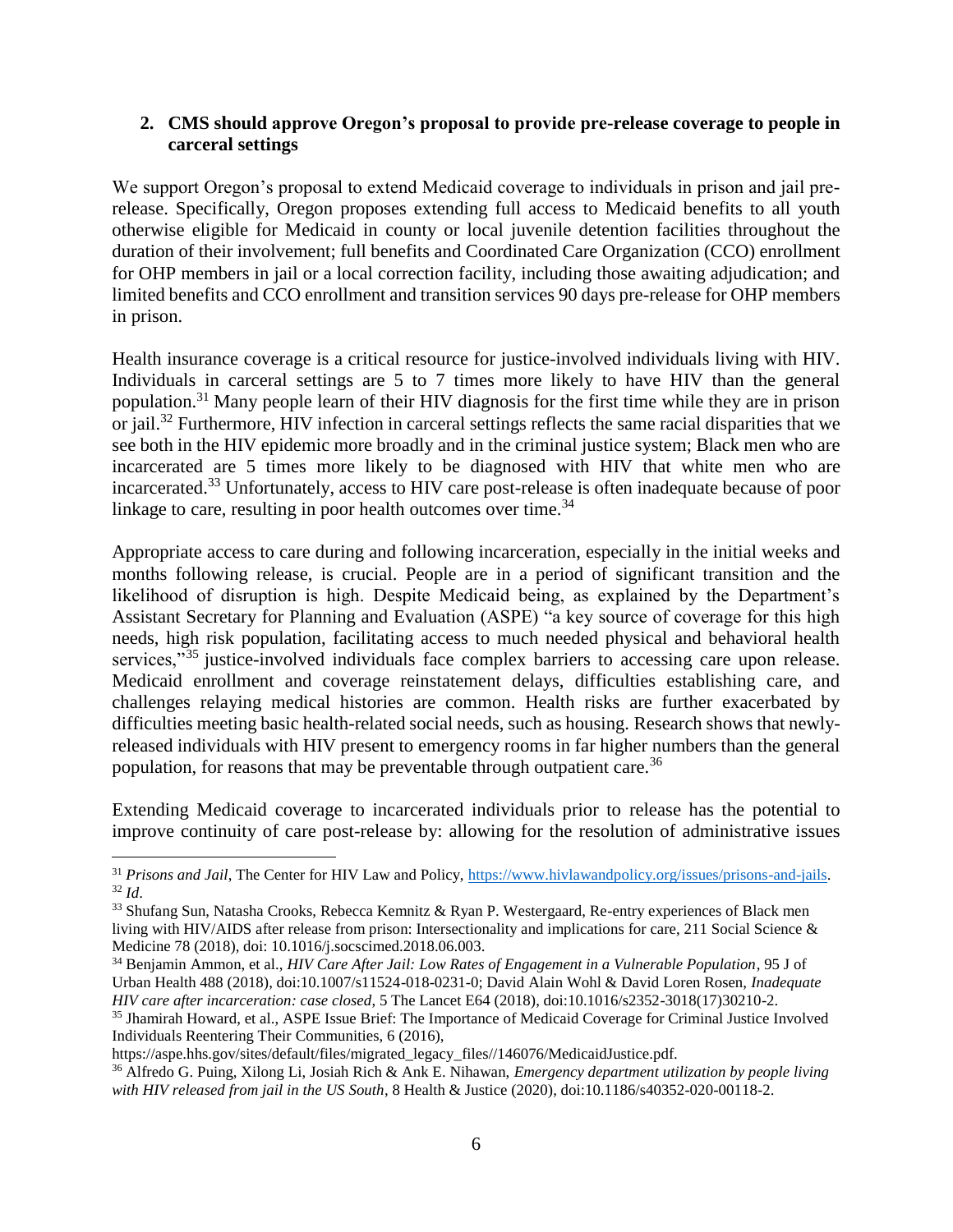related to enrollment and reinstatement of care early in the process, prior to release; allowing transitions of care to be streamlined and immediate, without harmful disruptions in care and treatment; and allowing community providers and coordinators to establish relationships with members and access critical health and treatment information prior to release. Additionally, prerelease coverage may also allow HIV-negative individuals access to critical prevention tools, like PrEP, that may not otherwise be available in correctional settings. As of 2019, HIV prevention medication had not been integrated into any correctional setting.<sup>37</sup> Research suggests, however, that people leaving prison may be especially vulnerable to HIV infection.<sup>38</sup> Moreover, the recent market approval of a long-acting injectable HIV prevention medication improves the ability to reduce risk of HIV acquisition in preparation for reentry. Pre-release coverage has the potential to greatly improve continuity of care for individuals living with HIV post-release. We encourage CMS to approve this proposal.

# **3. CMS should approve Oregon's proposals addressing social determinants of health**

We strongly support Oregon's proposals addressing social determinants of health (SDOH), including providing a set of SDOH services to support vulnerable populations during transitions, incentivizing SDOH services through the Quality Incentive Program and through rate-setting, and making health equity investments through community-led collaboratives.

When individuals living with HIV are able to effectively access the supports and treatment needed to remain virally suppressed, they experience better health outcomes and cannot sexually transmit HIV.<sup>39</sup> Access to effective treatment is heavily dependent, however, on social risk factors, including homelessness,  $40$  food insecurity,  $41$  and unemployment,  $42$  that disproportionately affect people living with HIV. These risk factors can create significant barriers to care. For instance, food-insecure individuals must make difficult choices between obtaining food and securing other necessities such as medical care, which can interfere with adherence to regular medication use or attendance at outpatient appointments.<sup>43</sup> The barriers then ultimately result in negative health outcomes. For example, a recent systematic review found that in 94% of studies, homelessness

<sup>37</sup> Lauren Brinkley-Rubinstein, et al*., The Path to Implementation of HIV Pre-exposure Prophylaxis for People Involved in Criminal Justice Systems*, 15 Curr HIV/AIDS Rep 93 (2018), doi:10.1007/s11904-018-0389-9.

<sup>38</sup> Jack Stone, et al., *Incarceration history and risk of HIV and hepatitis C virus acquisition among people who inject drugs: a systematic review and meta-analysis*, 18 Lancet Infect. Dis. 1397 (2018), doi:10.1016/S1473- 3099(18)30469-9.

<sup>39</sup> Robert W. Eisinger, et al., *HIV Viral Load and Transmissibility of HIV Infection: Undetectable Equals Untransmittable*, 321 JAMA 451 (2019). doi:10.1001/jama.2018.21167.

<sup>40</sup> People experiencing homelessness are significantly more likely than the general population to be living with HIV. Kinna Thakarar et al., *Homelessness, HIV, and Incomplete Viral Suppression*, J Health Care Poor Underserved, 2016 Feb; 27(1). doi:10.1353/hpu.2016.0020

<sup>&</sup>lt;sup>41</sup> Food insecurity is highly prevalent among people living with HIV, even in well-resourced cities. Aranka Anema, et al., *Food insecurity and HIV/AIDS: current knowledge, gaps, and research priorities*, Curr HIV/AIDS Rep. 2009;6(4):224-231. doi:10.1007/s11904-009-0030-z

<sup>42</sup> People living with HIV are disproportionately likely to be unemployed. Liza M Conyers, et al., *A Critical Review of Health, Social, and Prevention Outcomes Associated With Employment for People Living With HIV*, AIDS Educ Prev, 2017 Oct;29(5). doi: 10.1521/aeap.2017.29.5.475.

<sup>43</sup> Sheri Weiser, et al., *Conceptual framework for understanding the bidirectional links between food insecurity and HIV/AIDS*, Am J Clin Nutr, 2011 Dec;94(6). doi: 10.3945/ajcn.111.012070.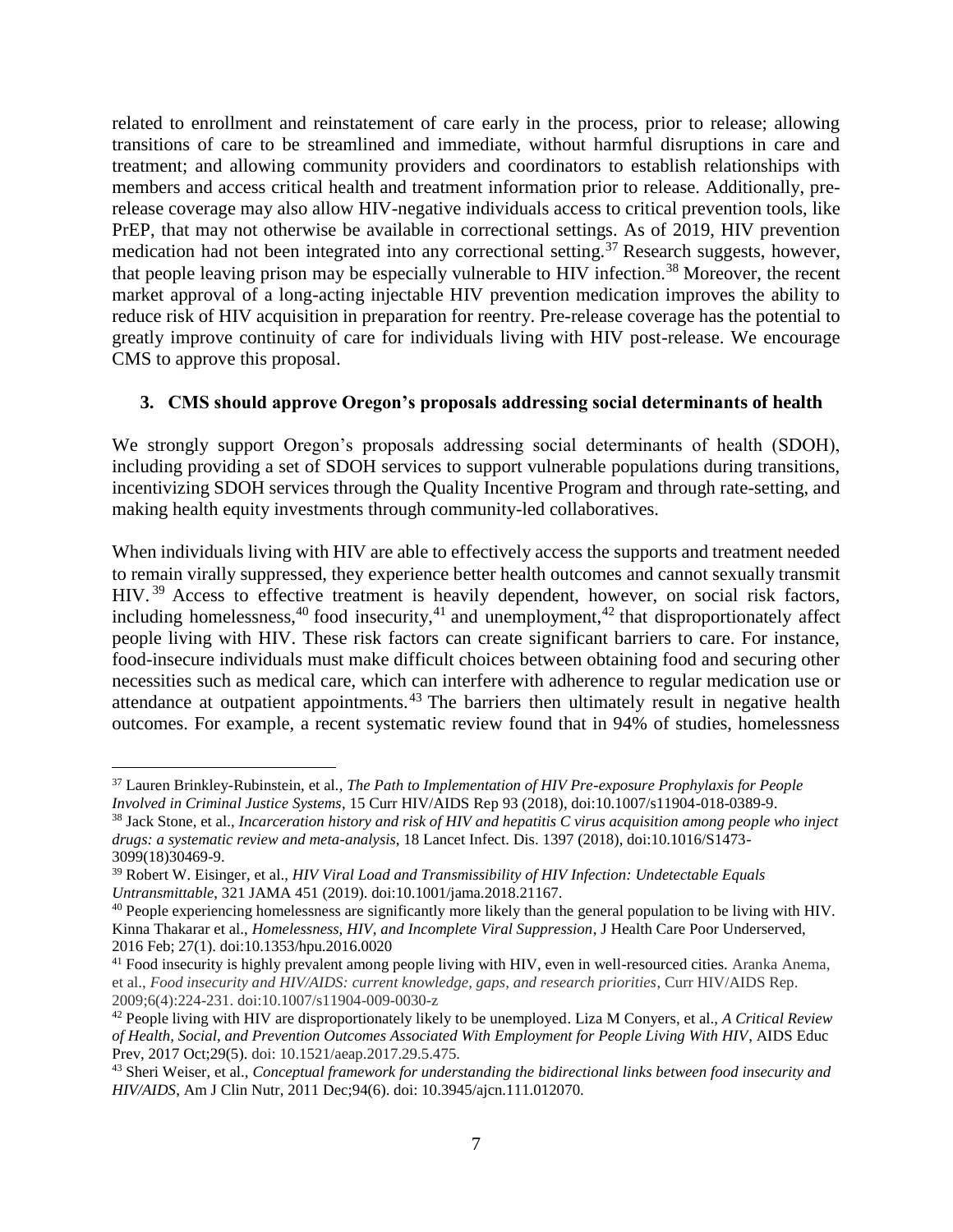was associated with worse HIV medical outcomes, such as increased viral load and increased mortality.<sup>44</sup> Food insecurity is similarly associated with worse medical outcomes, with current research indicating that food insecure people living with HIV are substantially less likely to have achieved viral suppression than those who are food secure.<sup>45</sup>

Oregon's proposed SDOH initiatives hold significant promise to improve health outcomes for people living with HIV. We urge CMS to approve Oregon's proposals because they will: (1) directly connect vulnerable populations, including people living with HIV, to needed SDOH services; (2) incentivize CCOs to make additional investments in SDOH services going forward; and (3) invest in community organizations addressing SDOH, reducing future need for acute clinical treatment for all populations, including people living with HIV.

## *a. CMS should approve Oregon's proposals to directly connect vulnerable populations, including people living with HIV, to needed SDOH services*

HHCAWG supports Oregon's plan to provide a defined set of SDOH services to certain populations identified as vulnerable based on transition-related criteria. The transitions Oregon identifies, such as experiencing homelessness or housing insecurity, disproportionately impact people living with HIV and can significantly disrupt access to consistent treatment and care.<sup>46</sup> Connecting people to responsive services such as housing, food assistance, and employment supports will help eliminate barriers to care and improve outcomes. For example, medicallytailored food supports, such as medically-tailored meals, have been shown to decrease hospitalizations by ten percentage points and increase medication adherence from a baseline of  $47\%$  up to 70% for people living with HIV.<sup>47</sup> Similarly, when individuals living with HIV receive supportive housing placements, they are twice as likely as those without such supports to have an undetectable viral load after 12 months of treatment.<sup>48</sup>

Given the importance of these services, we are heartened by Oregon's proposal to invest in them in such a robust fashion. We therefore urge CMS to approve these investments. Additionally, we suggest that Oregon and CMS consider expanding on this proposal by working to provide additional funding for these services over the full five-year demonstration period, rather than phasing down funding beginning in year three. By providing funding for transition services throughout the waiver period, Oregon would ensure that CCOs have adequate time to build community partnerships and capabilities and to identify the most effective interventions.

 $\overline{a}$ <sup>44</sup> Angela A. Aidala, et al., *Housing Status, Medical Care, and Health Outcomes Among People Living With HIV/AIDS: A Systematic Review*, 106 Am J Pub Health, e1, e5 (2016). doi:10.2105/AJPH.2015.302905 <sup>45</sup> Seth C. Kalichman, et al., *Health and treatment implications of food insufficiency among people living with HIV/AID*S, Atlanta, Georgia. J Urban Health, 2010;87(4). doi:10.1007/s11524-010-9446-4

<sup>46</sup> Angela A. Aidala, et al., *Housing Status, Medical Care, and Health Outcomes Among People Living With HIV/AIDS: A Systematic Review*, 106 Am. J. Public Health, e1, e5 (2016). doi:10.2105/AJPH.2015.302905

<sup>47</sup> Kartika Palar, et al., *Comprehensive and Medically Appropriate Food Support Is Associated with Improved HIV and Diabetes Health*, J Urban Health, 94(1), 87–99 (2017). https://doi.org/10.1007/s11524-016-0129-7

<sup>48</sup> David Buchanan, et al., *The health impact of supportive housing for HIV-positive homeless patients: a randomized controlled trial*, Am J Public Health. 2009 Nov; 99 Suppl 3(Suppl 3): S675-80. doi: 10.2105/AJPH.2008.137810.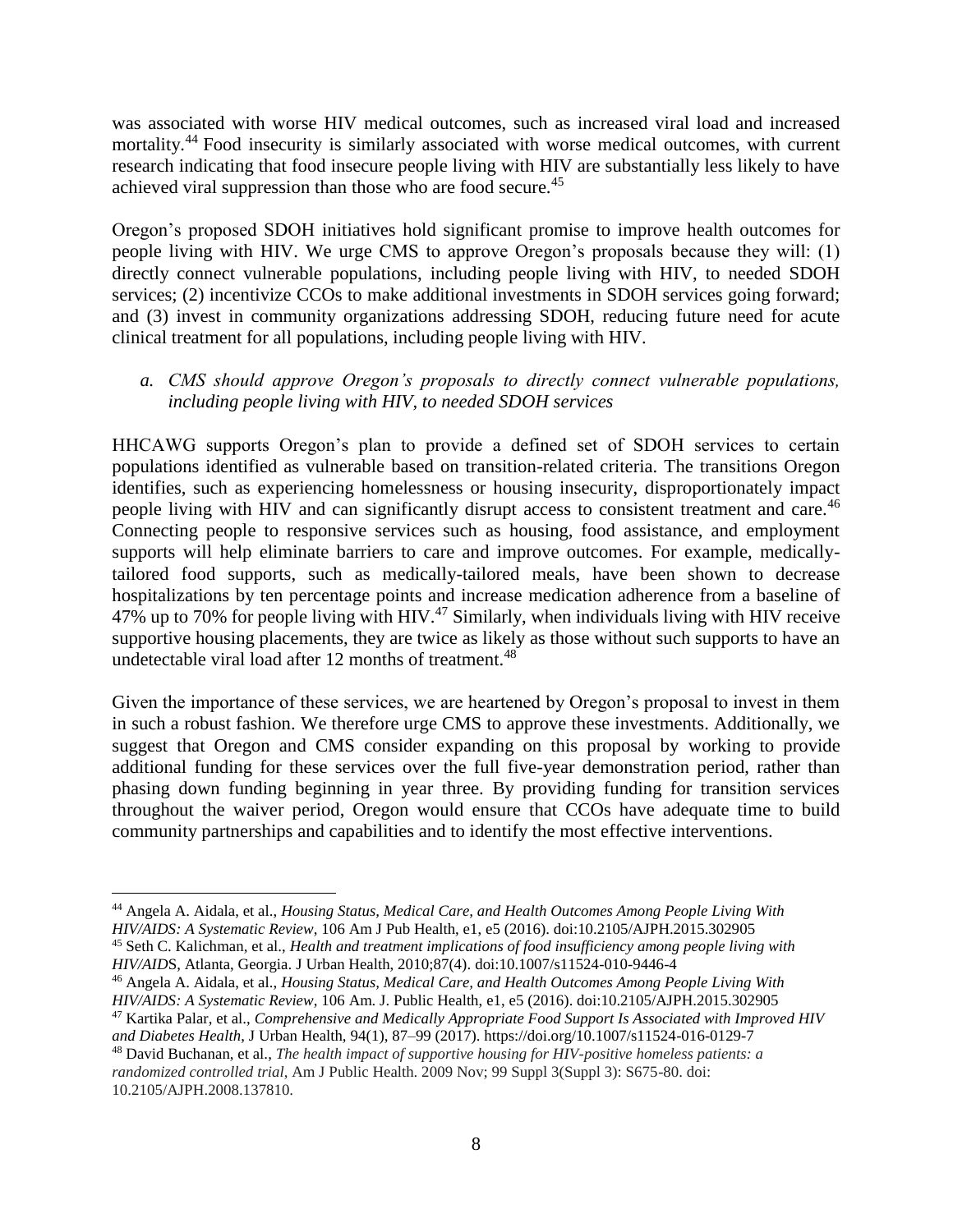Furthermore, it is critical to recognize that, given the importance of SDOH services, existing inequities may deepen if the services do not reach all those who could benefit from them. For many communities, equitable access can depend on the availability of culturally responsive care. For example, peer supports have proven effective in the context of HIV care and are associated with superior retention in care.<sup>49</sup> For this reason, HHCAWG encourages CMS to approve Oregon's proposal requesting the ability to provide some of these transition services to members using Traditional Health Workers, including community health workers and peer support specialists. HHCAWG also urges the approval of Oregon's request for flexibility in reimbursement for SDOH services in fee-for-service Medicaid, which will ensure that programs outside the CCO model, including tribal health programs, receive reimbursement for providing these needed services.

*b. CMS should approve Oregon's proposals incentivizing CCOs to make additional investments in SDOH services going forward, ensuring continued access to these services for populations such as people living with HIV* 

In several recent proposals, CMS has recognized that a wide array of factors can impact plan decision-making around SDOH, and that an effective approach will use a variety of supports and incentives to achieve change. For instance, in its 2021 SDOH guidance to state health officials, CMS suggested that states use incentive payments and quality review strategies to reward managed care organizations for investing in SDOH services.<sup>50</sup> Additionally, in its recent Advance Notice of Methodological Changes for Calendar Year 2023, CMS proposed development of Star Ratings measures in the Medicare Advantage program relating to SDOH in order to promote screening, referral, and payment for SDOH services.<sup>51</sup>

We therefore urge CMS, in line with its past actions, to approve Oregon's proposals incentivizing CCOs to make additional investments in SDOH services going forward, including:

- *Inclusion of a Social Needs Screening Metric in the Quality Incentive Program* Adding a measure to the Quality Incentive Program incentivizing social needs screenings will help drive CCO behavior and incentivize SDOH investments. A social needs screening will give CCOs the information and motivation to connect members to needed SDOH services. If screening reveals unmet needs among plan members, it may encourage CCOs to provide SDOH services or referrals to community-based organizations (CBOs).
- *Inclusion of Health-Related Services and Population Health Spending as Medical Spending for Capitation*

 $\overline{a}$ <sup>49</sup> Rigmor Berg, et al., *The effectiveness of peer-support for people living with HIV: A systematic review and metaanalysis*, PLoS ONE 16(6): e0252623 (2021). https://doi.org/10.1371/journal.pone.0252623

<sup>50</sup> Centers for Medicare & Medicaid Services, *Opportunities in Medicaid and CHIP to Address Social Determinants of Health (SDOH)*, Department of Health and Human Services (Jan. 2021), available

at: <https://www.medicaid.gov/federal-policy-guidance/downloads/sho21001.pdf>

<sup>51</sup> Centers for Medicare & Medicaid Services, *Calendar Year (CY) 2023 Advance Notice of Methodological Changes for Medicare Advantage (MA) Capitation Rates and Part C and Part D Payment Policies*, Department of Health and Human Services (Feb. 2022), available at: [https://www.cms.gov/files/document/2023-advance](https://www.cms.gov/files/document/2023-advance-notice.pdf)[notice.pdf](https://www.cms.gov/files/document/2023-advance-notice.pdf)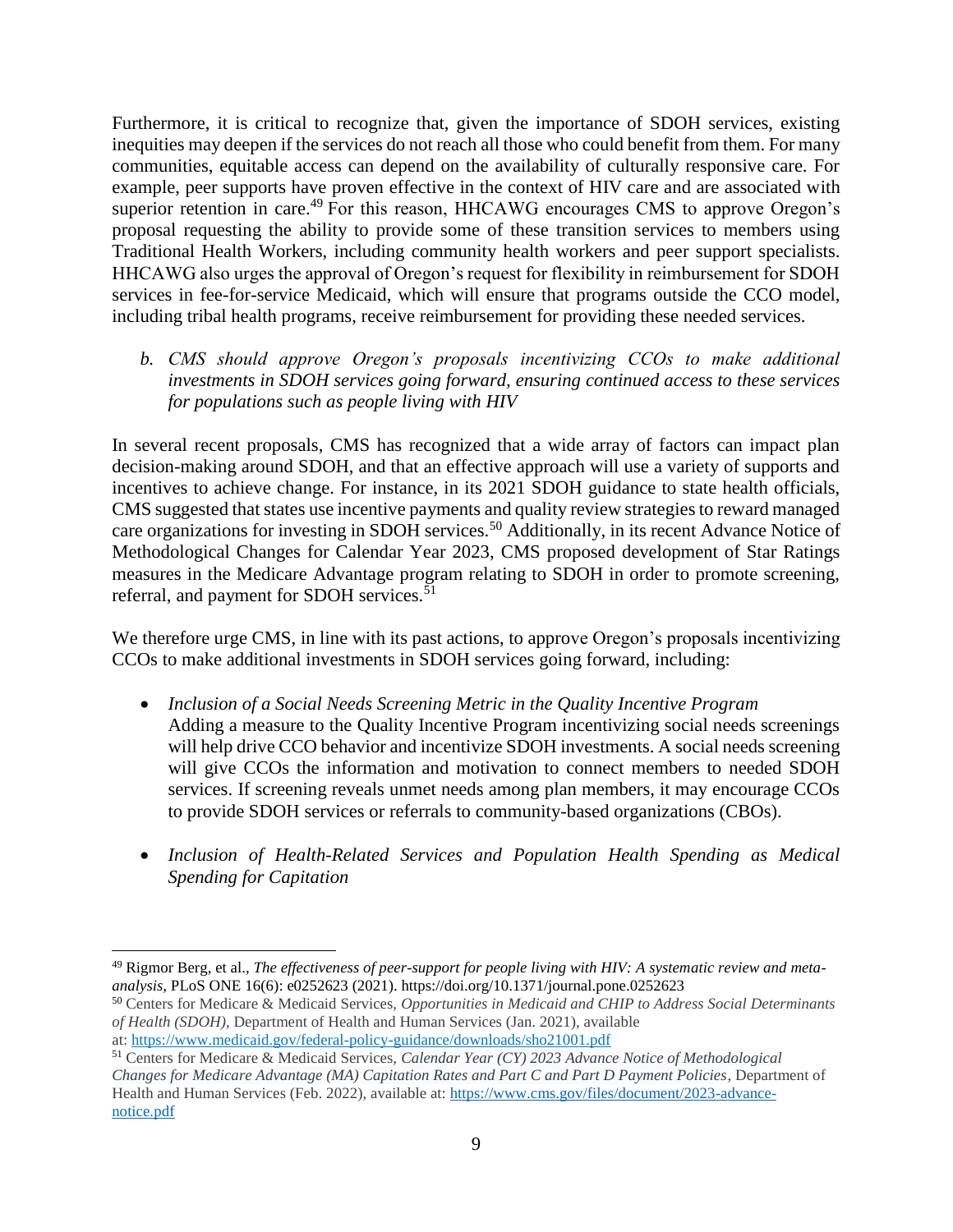We also support Oregon's inclusion of CCOs' health-related services spending, including population health spending that improves health equity, as medical spending for purposes of capitation. This will help to ensure these investments do not negatively impact CCOs' future rates and to incentivize CCOs to provide critical SDOH services.

*c. CMS should approve Oregon's proposals investing in community organizations addressing SDOH, reducing future need for acute clinical treatment*

CBOs play a powerful role in addressing SDOH, but their impact can be disrupted by various barriers. CBOs can identify and address "upstream" issues like food insecurity or housing instability before they give rise to a need for acute treatment. They can also be effective "downstream" referral partners for payers and providers, as they can respond to individual patients who present for treatment with social needs. The effectiveness of CBOs is limited, however, by factors such as funding constraints, administrative burdens associated with navigating patient privacy and other laws, and a need to develop additional infrastructure to scale up delivery of services.<sup>52</sup>

For this reason, we urge CMS to support Oregon's proposal requiring CCOs to invest at least  $3\%$ of their budgets for population health toward health equity investments, of which at least 30% would be directed to community investment collaboratives. These investments will help CBOs build capacity through technical assistance or grants to support training and leadership development. Similar investments have been effective elsewhere. For instance, Massachusetts has used its 1115 waiver to launch its Social Services Organization Preparation Fund, which supports infrastructure costs for community organizations, enabling these organizations to partner effectively with Medicaid Accountable Care Organizations to provide housing and nutrition supports. Massachusetts noted in its recent 1115 waiver request that this program has been highly successful and requested its extension.<sup>53</sup> Massachusetts' success shows the promise of Oregon's proposed investments in community organizations.

### **4. CMS should deny Oregon's proposal to waive coverage of drugs that have gone through the FDA's accelerated approval process**

In contrast to our support for other aspects of Oregon's proposal, HHCAWG strongly disagrees with Oregon's proposed waiver of accelerated approval drugs. This provision would allow the state to waive coverage of certain drugs that have gone through the FDA's accelerated approval process, while still being allowed to receive generous rebates from manufacturers through the Medicaid Drug Rebate Program. This section of Oregon's proposal is both unlawful and harmful to patients, especially those who require access to new specialty drugs.

<sup>52</sup> *See, e.g., Mainstreaming Produce Prescriptions: A Policy Strategy Report*, Center for Health Law and Policy Innovation (Mar. 11-12 2021).

<sup>53</sup> Executive Office of Health and Human Services, *MassHealth Section 1115 Demonstration Extension Request*, Commonwealth of Massachusetts (Dec. 2021), available at: [https://www.mass.gov/doc/1115-waiver-extension](https://www.mass.gov/doc/1115-waiver-extension-request/download)[request/download](https://www.mass.gov/doc/1115-waiver-extension-request/download)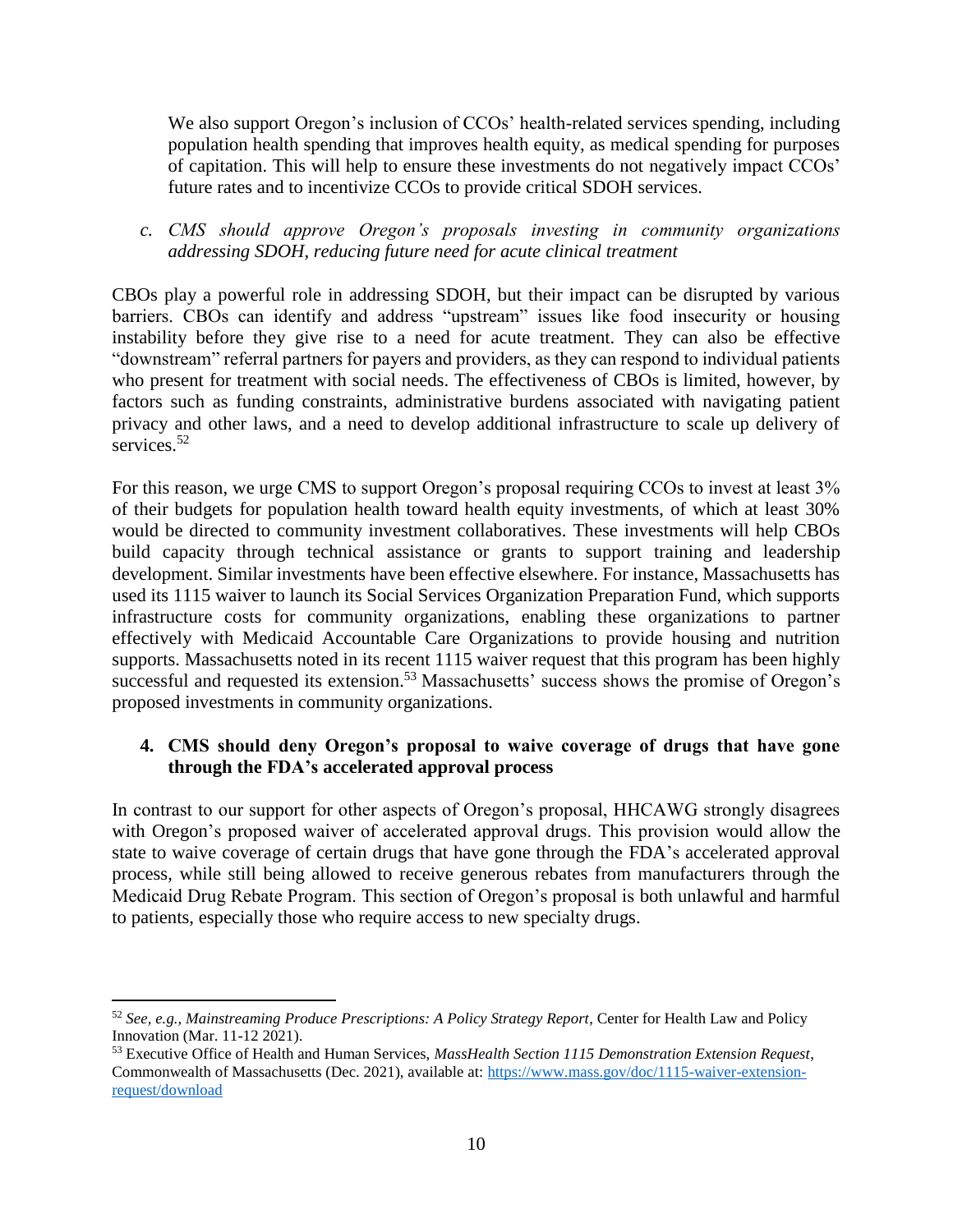*a. Oregon's proposal to waive coverage of accelerated approval drugs is incompatible with federal law*

The Medicaid Drug Rebate Program requires all drug manufacturers to provide rebates to the state and federal government as a condition of having their drugs covered on Medicaid. The program reduces state and federal spending, while still ensuring that Medicaid beneficiaries can access the drugs they need.<sup>54</sup> Formulary requirements for states in the Medicaid Drug Rebate Program are outlined in Section 1927 of the Social Security Act, codified at 42 U.S.C. § 1396r-8. Notably, Section 1927 is not found in the list of waivable provisions under Section 1115 authority.<sup>55</sup> In 2018, CMS affirmed that Section 1927 is not waivable by rejecting Massachusetts' Section 1115 proposal to create a closed formulary.<sup>56</sup> By failing to cover a subset of medically-necessary drugs, Oregon is proposing to operate a version of a closed formulary, which is incompatible with the advantages associated with the Medicaid Drug Rebate Program.

Furthermore, approval of any waiver to deny access to drugs that have gone through the accelerated approval process is incompatible with the goals of the Medicaid program. The primary objective of Medicaid is to "furnish medical assistance to…citizens."<sup>57</sup> This proposal clearly restricts the scope of assistance that would be available to beneficiaries of the Oregon Medicaid program. Therefore, Oregon's waiver is inappropriate and incompatible with federal law.

*b. Oregon's proposal to waive coverage of accelerated approval drugs is harmful to Medicaid enrollees, including people living with HIV and other chronic conditions*

Oregon's proposal to restrict access to drugs that have gone through the FDA's accelerated approval process has the potential to seriously harm Medicaid enrollees who require access to these drugs. Under this proposal, the state would review accelerated approval drugs for sufficient evidence of clinical efficacy, in order to determine whether they should be excluded from the formulary. However, the state does not indicate the criteria that would be used during review process, leading to a potentially high number of accelerated approval drugs being excluded.

Notably, the FDA's accelerated approval process was created in 1992, in response to the HIV epidemic.<sup>58</sup> The goal of this process is to allow expedited access to life-saving drugs and to address unmet medical need. To allow Oregon to impede this process could be potentially devastating to individuals living with HIV or other chronic diseases. Additionally, this is a particularly shortsighted proposal as we enter the third year of a global pandemic, when treatment innovation is

<sup>54</sup> *See* Edwin Park, Ctr. for Children & Families, Geo. Univ. Health Policy Inst., *How to Strengthen the Medicaid Drug Rebate Program to Address Rising Medicaid Prescription Drug Costs*, 5 The Future of Children's Health Coverage 1, 1 (2019).

<sup>55</sup> Social Security Act § 1115(a)(1), 42 U.S.C. § 1315(a) (2012).

<sup>56</sup> *See* Letter from Tim Hill, Acting Dir., Ctr. for Medicaid & CHIP Servs. U.S. Ctrs. for Medicare & Medicaid Servs., to Daniel Tsai, Assistant Sec'y, MassHealth, Exec. Office of Health & Human Servs. (Jun. 27, 2018). <sup>57</sup> *Stewart v. Azar,* 313 F. Supp. 3d 237, 243 (D.D.C. 2018).

<sup>58</sup> Food and Drug Administration Modernization and Accountability Act of 1997, S. Rep. 105-43, at 16 (1997); *see also* U.S. Food and Drug Administration, *The History of FDA's Role in Preventing the Spread of HIV/AIDS* (March 2019), available at:<https://www.fda.gov/about-fda/fda-history-exhibits/history-fdas-role-preventing-spread-hivaids> ("The ACTUP protest publicized patients' concerns to improve access to emergent therapies and pushed FDA to promulgate new accelerated approval regulations to accompany new treatment regulations for Investigational New Drugs implemented in 1987, both of which enabled desperately ill patients access to promising new therapies.").